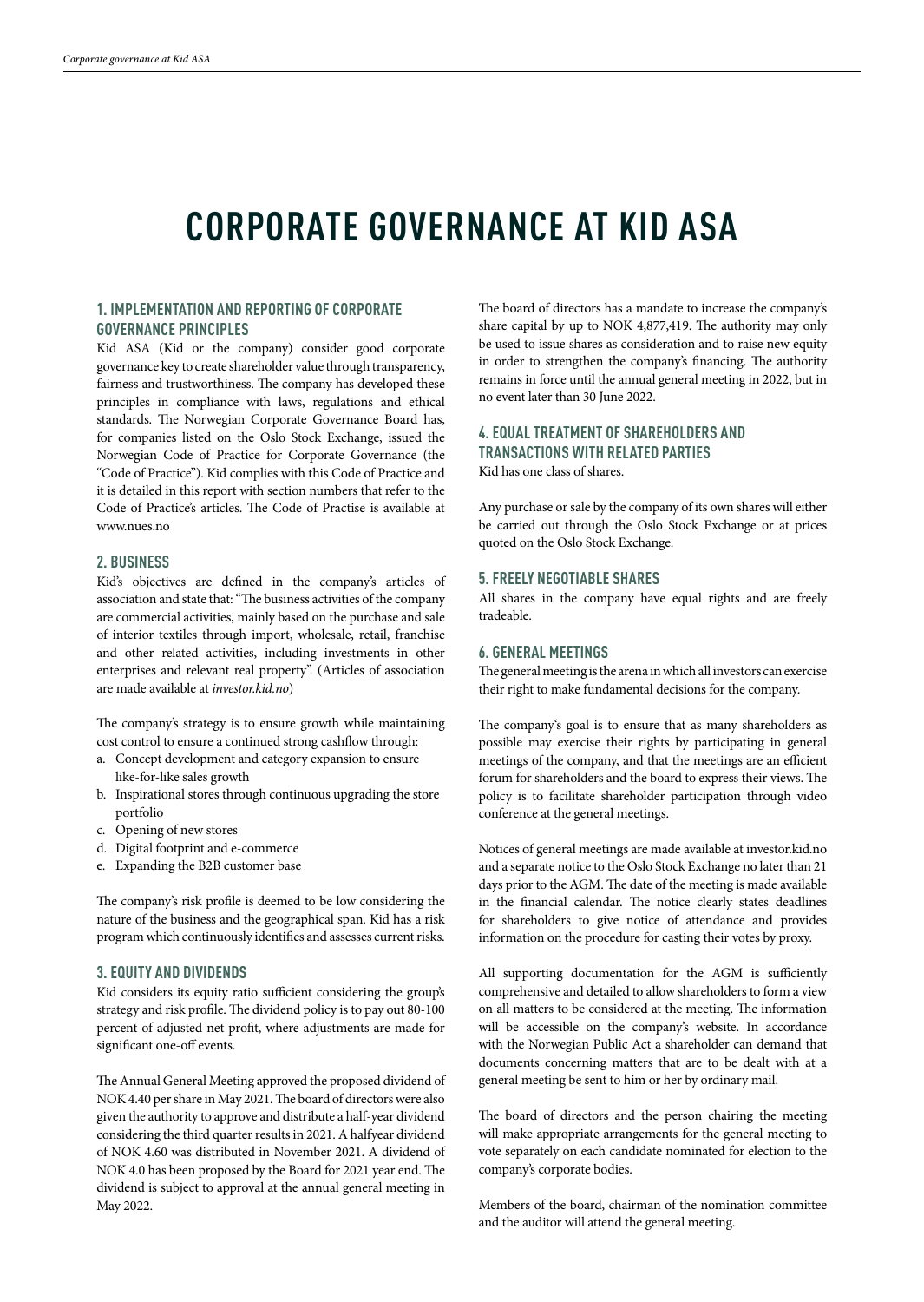### **7. NOMINATION COMMITTEE**

The general meeting has elected a nomination committee and approved a set of guidelines for the committee's work. The nomination committee is also laid down in the articles of association. The nomination committee's main purpose is to propose candidates for election to the board and their respective remuneration. In order to achieve this, the committee has contact with shareholders, the board of directors and the company's executive management.

The nomination committee consists of two members, who are independent of the board and the company's executive management. The current members are Sten-Arthur Sælør and Geir Moe.

## **8. CORPORATE ASSEMBLY AND BOARD OF DIRECTORS: COMPOSITIONS AND INDEPENDENCE**

In accordance with the articles of association, the board of directors of Kid shall consist of a minimum of three and a maximum of nine members, as decided by the general meeting.

Kid ASA does not have a corporate assembly, but instead has three employee representatives on the board of Kid Interiør AS, which is 100% owned by Kid ASA, and the five board members of Kid ASA are also members of the board of Kid Interiør AS. Board meetings for both companies are held concurrently, at which the board of directors of Kid Interiør AS is responsible for reporting day-to-day operations, while the board of directors of Kid ASA, as the listed parent company, is responsible for equity, long-term debt and the incentive programme for executive management. The board of directors at Hemtex AB consists of Group Executive Management.

The composition of the board of directors ensures that the board can attend to the common interests of all shareholders and meets the company's need for expertise, capacity and diversity. The board members have a combined experience and competence in the fields of retail and consumer goods, as well as finance, property and experience from other listed companies.

60 percent of the board members are women, and no member of the executive management team is a member of the board of directors. The shareholder-elected members of the board of directors have a term of one or two years, and the chairman is elected by the general meeting.

#### **9. WORK OF THE BOARD OF DIRECTORS**

The board of directors produces an annual plan for its work, with particular emphasis on objectives, strategy and implementation. The chairman of the board of directors and CEO have regular contact between the meetings to evaluate the business and they keep the board updated on any matters that need to be addressed. In an event where the chairman has been personally involved in consideration of any material matter, another board member will chair the board's consideration of this particular matter. Board meetings always include the CEO's perspective on current events

and progress of business plans, while the CFO provides the board with an overview of the company's financial development and forecasted earnings and cashflow.

The board evaluates its performance and expertise annually.

The board has established an audit committee consisting of two board members.

Any transaction between the company and a related party will be based on arm's length terms. If relevant, the transaction will be supported with a valuation obtained from an independent third party. The company has guidelines to ensure that board members and senior management disclose any material interest to the board of directors in transactions where the company is a party.

# **10. RISK MANAGEMENT AND INTERNAL CONTROL**

Kid is exposed to financial risks related to foreign exchange (FX) and interest rates. FX risks are managed by hedging nine to eleven months forward. Interest rate risks are managed by a MNOK 395 interest SWAP and a MNOK 115 cross currency interest SWAP. Other operational risk areas are reported to the board on a regular basis.

The company provides the board with monthly reports on the group's financial performance and prepares quarterly reports that are made public. The audit committee and the auditor together review the quarterly and annual reports before they are approved by the board.

The board of directors, with assistance from the audit committee, carries out regular reviews of the company's most significant areas of risk exposure and its internal control arrangements.

#### **11. REMUNERATION OF THE BOARD OF DIRECTORS**

The board of directors are presented separately in the annual report.

The nomination committee proposes the remuneration of the board of directors at the annual meeting. The proposition takes into account the board's responsibility, expertise, time commitment and the complexity of the company's activities. The board has one sub-committee in the audit committee.

The remuneration of the board in 2021 is disclosed in the notes to the consolidated accounts as well as the Remuneration report for 2021.

Members of the board of directors and/or companies with which they are associated do not, as a general rule, take on specific assignments for the company in addition to those as members of the board. If, however, they do take on such assignments these will be disclosed immediately to the entire board and the remuneration for such additional duties will be agreed by the board.